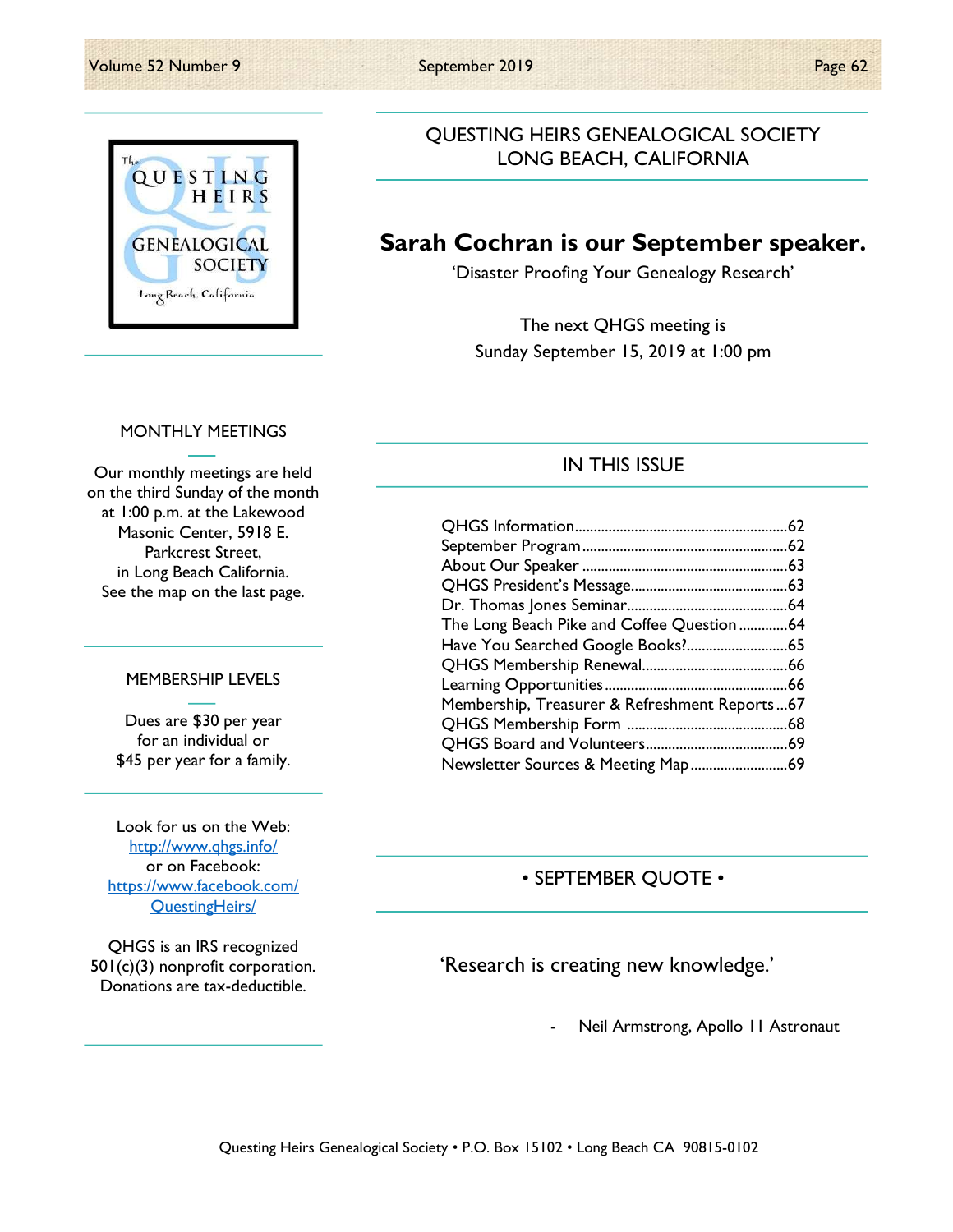# • Our September Speaker is Sara Cochran •

### 'Disaster Proofing Your Genealogical Research'

Family historians spend years gathering and compiling records, photographs, and family heirlooms to preserve the past and guide the future. Let's talk about ways to ensure that all this hard work isn't lost in any number of potential disasters.

Sara Cochran has been conducting genealogical research for 25 years, and her research has taken her into nearly every State in the USA as well as Ireland, Italy, Austria, and Britain. She holds a Boston University Genealogical Research Certificate, a Bachelor Degree in Library Science, and is an alumnus of the ProGen Study Group. She especially enjoys breaking down brick walls for her clients, discovering the stories of black sheep ancestors, and helping individuals preserve their photographic legacy.

She began her career as a professional genealogist in 2016 after spending over 11 years working for a pre-employment background check company. She is currently the Treasurer of the Southern California Chapter of the Association of Professional Genealogists, Registrar for the Aurantia Chapter of the Daughters of the American Revolution, Secretary for the Amanda Stokes Tent, Daughters of Union Veterans of the Civil War, and volunteers at the National Archives, Riverside office.



## •QHGS President's Message •

Don't miss our September meeting. I heard Sara's presentation on the Genealogy Journeys Cruise last November. This is something we need to learn so we know how to preserve our precious documents, letters and other genealogy items.

Remember that September is also the month for membership renewals. Please mail your dues to our post office box or bring to the September meeting.

Thank yous:

Janice Miller - for your always interesting and detailed newsletter each month. It takes a lot of time and we appreciate it. Thank you too for the Cup of Coffee Questions contest and supplying the Starbucks cards for the winners.

Tina Yanis - for ALWAYS putting our refreshment table together. From making the coffee and the popcorn to cleaning up. We appreciate you!

Sandy McDonald and Cynthia Day-Elliott for your generous monetary donations to our 50th anniversary meeting.

If you have any questions, concerns, ideas or suggestions, please let me know. You can find my contact information in the member directory or contact me at: questingheirs@gmail.com

Christina "Tina" McKillip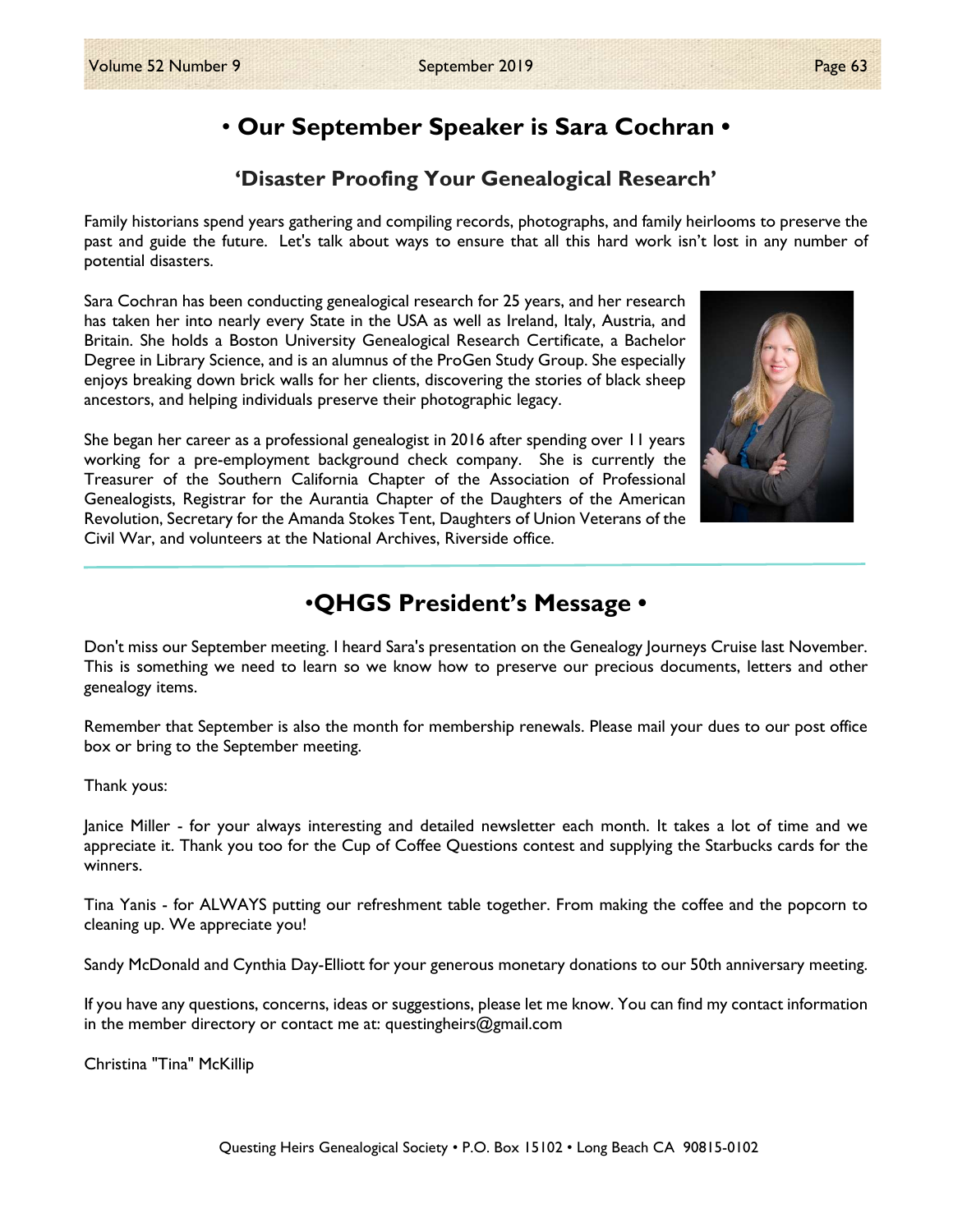Don't Forget to check for upcoming events in the 'Learning Opportunities' section of the newsletter



each month. There are always some amazing local events.

These Questing Heirs members attended the GSNOC seminar with Dr. Thomas W. Jones on August 3rd.

Left to right: Terry Hamilton, Nina Gustin, Bridget Dole, Sue Tisdall, Janice Miller, Tina McKillip, Sandy McDonald, and Jeanette Calmette



# Does this 1960 photograph of the Pike in Long Beach look familiar to you? As children, many of us

visited the Pike with our family. The Pike went by many names including Nu-Pike and Queen's Park.

In 1902 the Pike opened as an amusement area. It followed the shoreline south of Ocean Boulevard. It was comprised of a bath house, rides, gift shops, food vendors and arcades. Perhaps the thing most people remember is the Cyclone Racer.

Just this morning, my 89-year-old mother was reminiscing about the wooden roller coaster that she and my father would ride out over the water on pilings when they were dating. And when they started to grow their family, they came back again to ride the Looff Carousel. Sadly, the original hand-carved horses were destroyed by a fire in 1943. A new outdoor carousel was constructed.

Eventually the Pike closed when the lease with the City of Long Beach ended. Most of the businesses had closed by then and the property was in bad condition. The city then cleared any remaining buildings. Do you know what year this was?

To read more about the Pike in Long Beach, you can use this link: https://en.wikipedia.org/wiki/The\_Pike It is a nice journey down memory lane if you grew up in Southern California.

# • Cup of Coffee Question •

The Pike in Long Beach first opened in 1902. In what year did the lease expire and the city close the Pike? A winning entry will be picked from the correct answers at the next meeting. Win a \$10 gift card for Starbucks courtesy of Janice Miller.



\_\_\_\_\_ 1971 \_\_\_\_\_ 1976 \_\_\_\_\_ 1979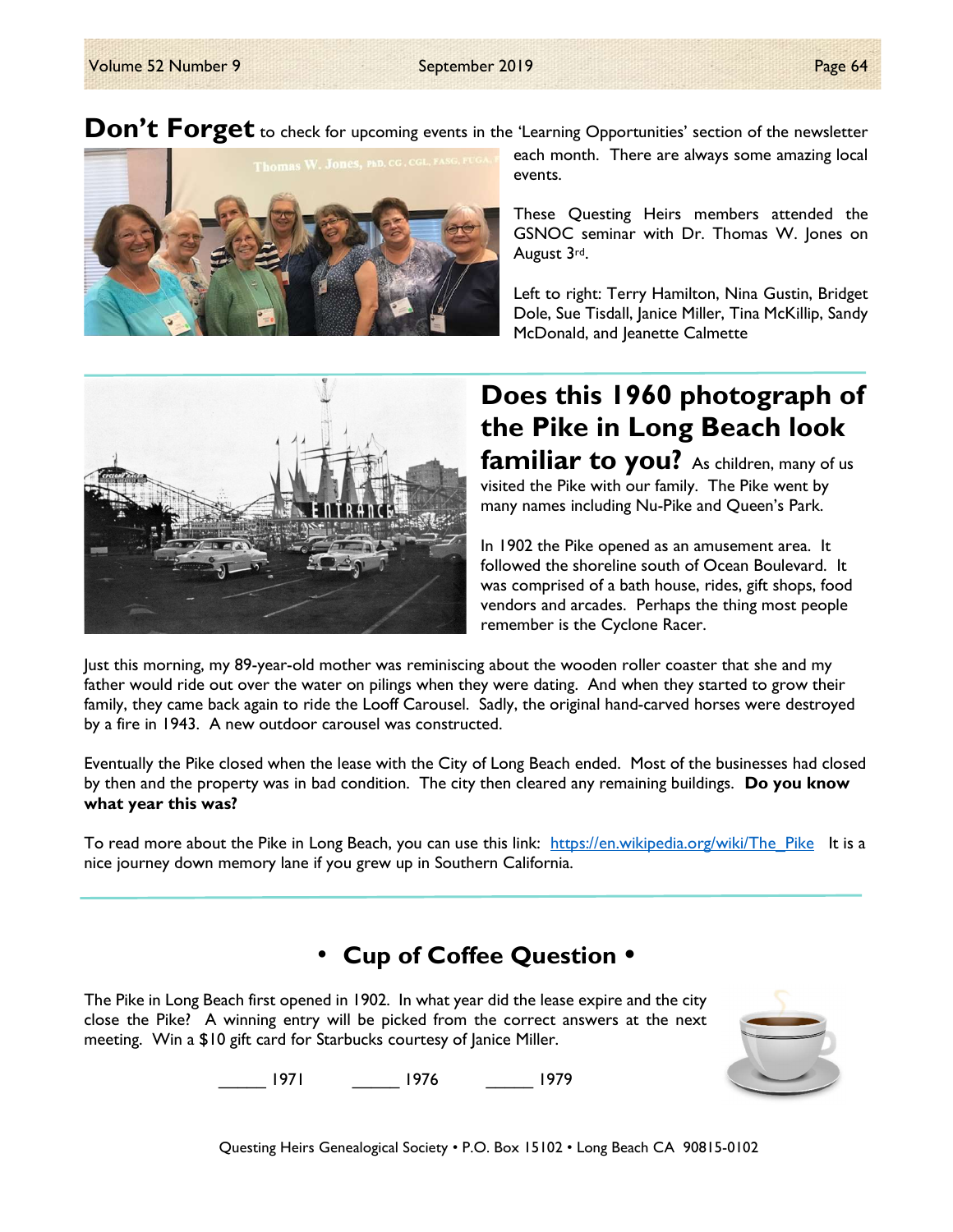# • Have You Searched Google Books? •

https://books.google.com/

Most of us have used Google while searching for our ancestors. Last month, we offered some suggestions to fine tune your searches on the Web. You still can't find what you are looking for? Have you searched Google Books? Did you know that millions of books and magazines have been digitized and are free to view on the Web? My favorite books to read have been county histories from the late 1800's and early 1900's.

There are four access levels in Google Books.

- Full View: Books in the public domain or if the publisher gives permission, the entire book is available for full view online.
- $\checkmark$  Preview Only: The publisher of the book has limited the number of pages to a preview only. This is similar to when you preview a book in Amazon and can only see a limited number of pages. You may be restricted from copying the content or downloading it.
- $\checkmark$  Snippet View: You might be able to see two or three lines of content around the text you asked about. Google does not have the copyright to display it in any other way. They will also only display no more than three snippets.
- $\checkmark$  No Preview: You may see search results for books that have not been scanned. No content can be shown, but it will show you the name of the book, pages, author etc.

#### Examples of searches:

A routine query for 'Long Beach, California' returns many results. A few of those are:

- $\checkmark$  'Operations of V.A. Hospital, Long Beach, California 1976 (snippet view)
- $\checkmark$  'Heritage World Coin Auction' 2009 (full view)
- $\checkmark$  'Soaring Skyward: A History of Aviation in and Around Long Beach, California' (full view)

A routine query for 'Taylor Iowa county history' will returns a book I was looking for: 'History of Taylor County, Iowa, From the Earliest Historic Times to 1910'. Luckily for me it is full view. Looking at the index I find that my ancestor can be found on pages 140, 216, 337 and 659. There are great details about his life, his family and gives me a glimpse of what his life was like. Maybe there is a similar book waiting for you in Google Books.



You can download full view books by clicking on the 'gear' icon in the upper right-hand corner. You will have the option of downloading it as text or as a PDF.

### Advanced Google Book Search https://books.google.com/advanced\_book\_search

If your search returns too many results, try using the advance book search function. You will be able to further specify publication dates, subject, author, title, search words, phrases and more. If you are only interested in full view books, check that button in the advanced book search page. Click the button for magazine if you want to limit your search to magazines only.

### Ancestry Magazine

Looking for all the back issues of Ancestry Magazine? Find them in digital form on Google Books. Follow this link to see all the issues between January 2000 and December 2009. https://books.google.com/book s?id=K2hFZMrK1fIC&source= gbs all issues r&cad=1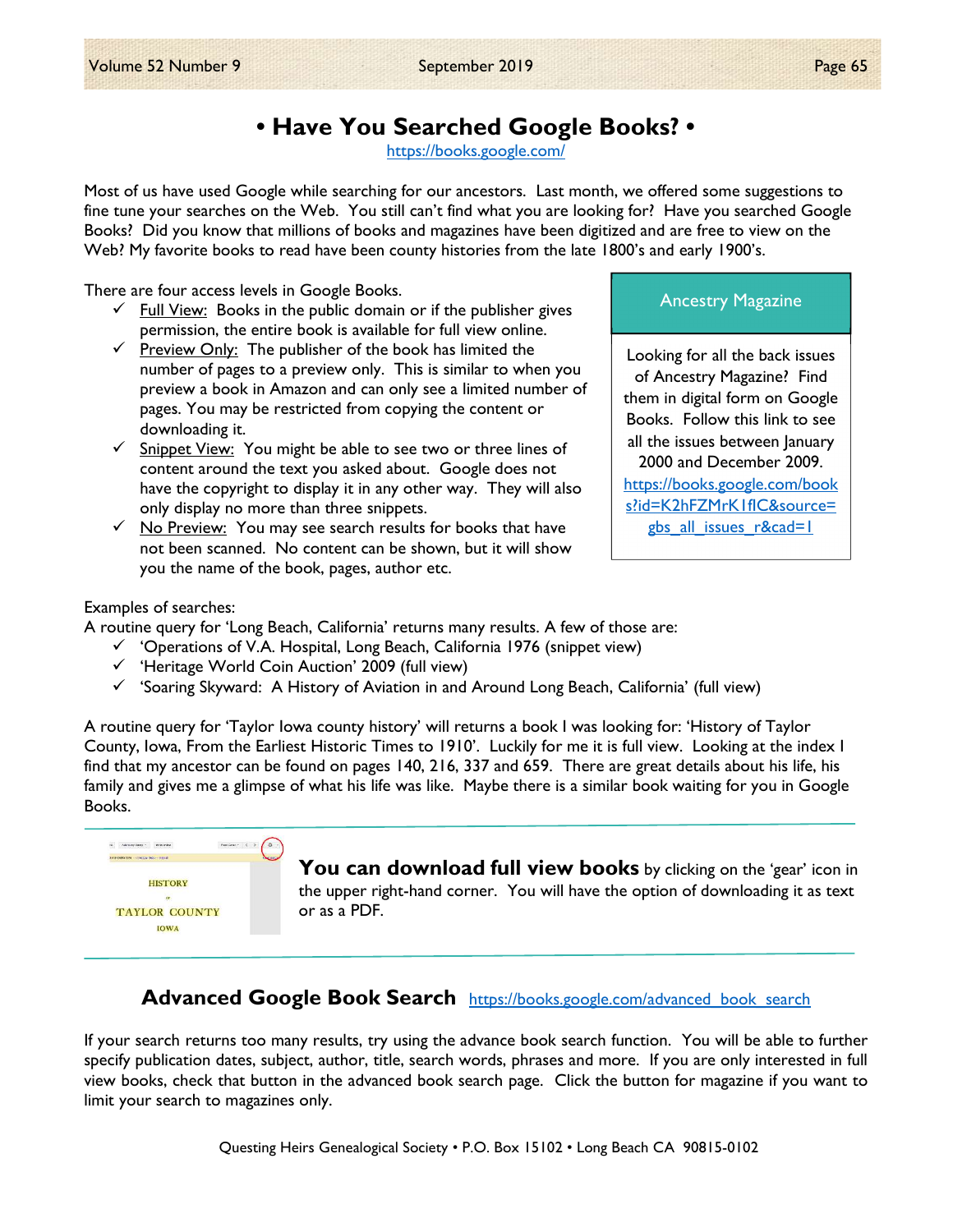The topic of Google Books is too extensive to fully cover in a newsletter article. If you want to know more, start out by reading one or more of the following Genealogy blogs.

- $\checkmark$  'How to Find and Use Google Books for Genealogy Research' https://lisalisson.com/free-google-books-for-genealogy-research/
- 'I Found 130 Letters by My Ancestor! Why Use Google Books for Genealogy' https://lisalouisecooke.com/2017/09/23/use-google-books-for-genealogy/
- $\checkmark$  'Using Google Books to Find Family History Books' https://www.familytreemagazine.com/index.html%3Fp=3989.html

Did you find a book that is not in 'Full View' and you still want to see a copy? Try using **WorldCat** to find that book. You might be able to find a hard copy of the book nearby or borrow it though a local library. Use this link for WorldCat: https://www.worldcat.org/



# • It is QHGS membership renewal time! •

The Questing Heirs Genealogical Society membership year runs from September 1st through August 31th. Your dues help fund speakers and other activities throughout the year. Please complete the form on page 68 and return it at the next meeting to Cynthia Day-Elliott or to the address at the bottom of the newsletter page.

# • Learning Opportunities •

### Family Tree Webinars

September 6 – 'Reasonably Exhaustive Research: The First Criteria for Genealogical Proof' by Elizabeth Shown Mills

September 6 - 'Share and Share Alike: The Rules of Genealogical Privacy' by Judy G. Russell

September 11 – 'Advanced DNA Techniques: Using Phasing to Test DNA Segments' by Blaine Bettinger

For more information: https://familytreewebinars.com/upcoming-webinars.php

### Southern California Genealogical Society Webinars

September 18 – 'More than a Bouquet of Flowers: Increasing Your Chance at the Courthouse' by Michael John Neill

October 5 – 'So You Really Want to Research Your Jewish Ancestors?' by Daniel Horowitz For more information: http://www.scgsgenealogy.com/webinar/jes-index.html

### Conferences and Events

- $\checkmark$  Orange County FamilySearch Library 'Family History Expo' on Saturday, October 12, 2019. Some of the speakers include: Doug Ayer, Jean Hibben, Janis Chandler, Linda Serna, Vera Broyles, Marilyn Pope, Hellen Woods, Don Garcia, Hal Horrocks, Richard Hartman, Letty Rodella and Kristi Sexton. For more information, see: http://www.ocfamilyhistory.org/Website/fhd20182.html
- $\checkmark$  South Orange County California Genealogical Society: Four presentations by Dr. Fritz Juengling on Saturday, October 19, 2019. For more information see: http://www.soccgs.info/2019-Seminar-Flyer.pdf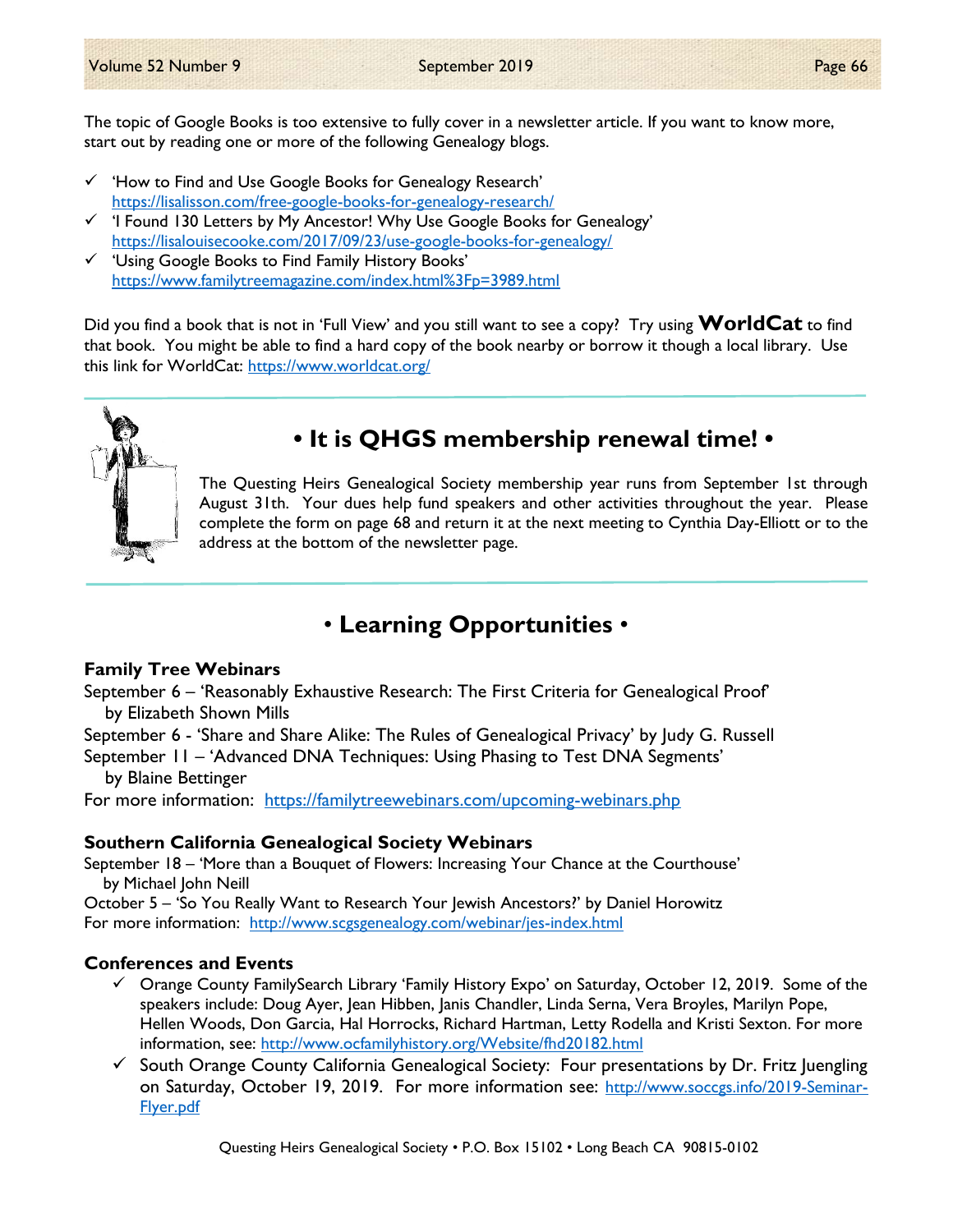- $\checkmark$  VCGS: Annual Seminar with John Phillip Colletta, PhD on October 19 at Camarillo Public Library. For more details see: https://venturacogensoc.org/eventListings.php?nm=349&page=1&nr=50&ec=4&tf=12
- $\checkmark$  Orange County California Genealogical Society: Save the date, Saturday, March 7, 2020 for 'A Day with Paul Woodbury'. Details will be available in December 2019 at www.occgs.com
- $\checkmark$  Orange County Jewish Genealogical Society: Steve Morse One Step Pages. This is a great opportunity to hear Steve Morse speak on October 27<sup>th</sup> at Temple Beth Shalom in Santa Ana. \$5 for OCJGS and Co-Sponsor Organizations; \$10 General Public. Check back on the OCJGS website for more details at www.ocjgs.org

### Blogs to Read

- Cousin Relationships Explained https://www.familysearch.org/blog/en/cousin-chart/
- $\checkmark$  DNA in Irish Research: The Missing Piece https://blogs.ancestry.com/ancestry/2019/03/15/dna-in-irishresearch-the-missing-piece/
- Tracing Your African-American Genealogy https://www.familysearch.org/blog/en/african-americangenealogy/
- Find Historical Photos at Flickr Creative Commons https://lisalouisecooke.com/2019/06/27/historicalphotos-at-flickr-creative-commons/
- $\checkmark$  Connecting with Cousins without a DNA Test https://www.amyjohnsoncrow.com/connecting-withcousins-without-a-dna-test/

### Facebook – Family Tree Magazine at https://www.facebook.com/familytreemagazine/

Check out these interesting articles featured in August on Family Tree Magazine's Facebook page.

- $\checkmark$  August 21: 'Looking for clues about your ancestors' relationships and migration patterns?'
- $\checkmark$  August 19: 'Were your ancestors some of the earliest Americans?'
- $\checkmark$  August 18: 'Church records can reveal immigrant ancestors' origins, provide mystery parents' names, stand in for missing birth records and more.'
- $\checkmark$  August 16: 'Yes, you still can use your DNA matches even if there's no tree or genealogy information attached.'
- $\checkmark$  August 14: 'Tombstones aren't the only records available in the graveyard.'
- $\checkmark$  August 11: 'Professional genealogists share their 12 top tips for staying organized, catching every clue, and making the most of your research minutes.

### Facebook – Questing Heirs Genealogical Society

And don't forget to check out Questing Heir's Facebook page at https://www.facebook.com/QuestingHeirs/. QHGS Member Laurie Angel does a wonderful job of posting upcoming events and links to genealogy news on the Web.

August 22: 'Sunnyside Cemetery gets new life after City Council approves takeover of historic site.' August 5: 'OCCGS Free Beginning Genealogy Class.'

July 31: 'Ancestry will let you search online for relatives who were displaced by the Holocaust.'

### MEMBERSHIP REPORT by Cynthia Day-Elliott

At the August meeting there were 28 members and 1 visitor in attendance.

### REFRESHMENT REPORT by Sandy Hollandsworth

Snacks for September meeting: Diana Transue, Maxine Pitts and Jackie Grandt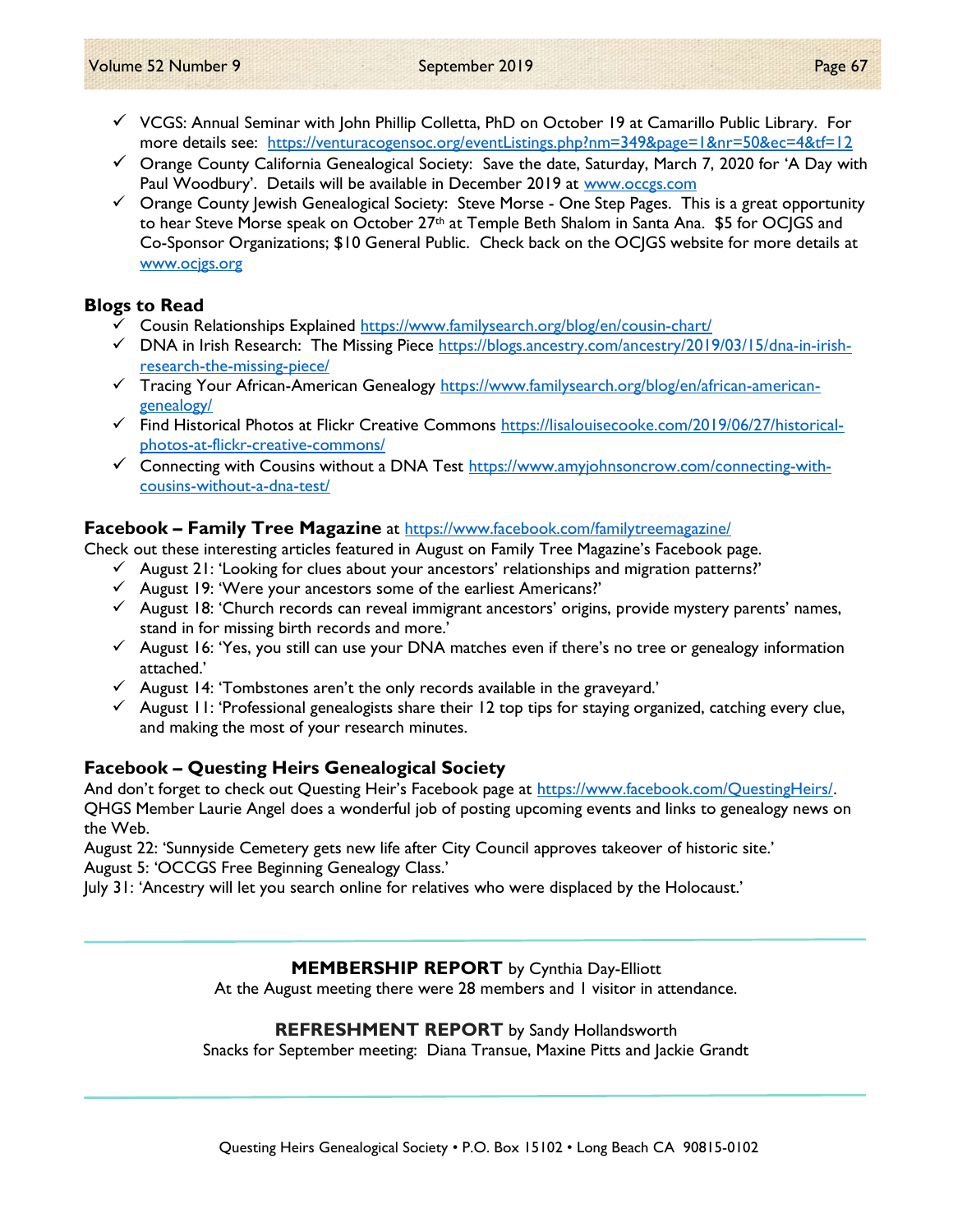# QUESTING HEIRS GENEALOGICAL SOCIETY MEMbER AppLICATION OR RENEwAL

 $I$  am a  $\Box$  New member Current member renewing

| Name           |                                                                |                                            |
|----------------|----------------------------------------------------------------|--------------------------------------------|
|                |                                                                | Spouse's Name                              |
|                |                                                                |                                            |
|                |                                                                |                                            |
|                |                                                                | $Zip+4$                                    |
| Phone (        | ) and the contract of the contract of $\overline{\phantom{a}}$ |                                            |
| E-Mail Address |                                                                |                                            |
| Member Type:   | Individual (\$30)                                              | $\frac{1}{\sqrt{2}}$                       |
|                | Family (\$45)                                                  | $\frac{1}{2}$                              |
|                | Donation                                                       | \$                                         |
|                | <b>Total Paid</b>                                              | \$<br><u>a sa mga salawang ng mga sang</u> |

The membership year runs from September 1st through August 31st.

Please take a few minutes to list/update your surname research and location preferences so our Program Chairman can engage speakers who will interest you.

 \_\_\_\_\_\_\_\_\_\_\_\_\_\_\_\_\_\_\_\_\_\_\_\_\_\_\_\_\_\_\_\_\_\_\_\_\_\_\_\_\_\_\_\_\_\_\_\_\_\_\_\_\_\_\_\_\_\_\_\_\_\_\_\_\_\_\_\_\_\_\_\_\_\_\_ \_\_\_\_\_\_\_\_\_\_\_\_\_\_\_\_\_\_\_\_\_\_\_\_\_\_\_\_\_\_\_\_\_\_\_\_\_\_\_\_\_\_\_\_\_\_\_\_\_\_\_\_\_\_\_\_\_\_\_\_\_\_\_\_\_\_\_\_\_\_\_\_\_\_\_ \_\_\_\_\_\_\_\_\_\_\_\_\_\_\_\_\_\_\_\_\_\_\_\_\_\_\_\_\_\_\_\_\_\_\_\_\_\_\_\_\_\_\_\_\_\_\_\_\_\_\_\_\_\_\_\_\_\_\_\_\_\_\_\_\_\_\_\_\_\_\_\_\_\_\_ \_\_\_\_\_\_\_\_\_\_\_\_\_\_\_\_\_\_\_\_\_\_\_\_\_\_\_\_\_\_\_\_\_\_\_\_\_\_\_\_\_\_\_\_\_\_\_\_\_\_\_\_\_\_\_\_\_\_\_\_\_\_\_\_\_\_\_\_\_\_\_\_\_\_\_

 \_\_\_\_\_\_\_\_\_\_\_\_\_\_\_\_\_\_\_\_\_\_\_\_\_\_\_\_\_\_\_\_\_\_\_\_\_\_\_\_\_\_\_\_\_\_\_\_\_\_\_\_\_\_\_\_\_\_\_\_\_\_\_\_\_\_\_\_\_\_\_\_\_\_\_ \_\_\_\_\_\_\_\_\_\_\_\_\_\_\_\_\_\_\_\_\_\_\_\_\_\_\_\_\_\_\_\_\_\_\_\_\_\_\_\_\_\_\_\_\_\_\_\_\_\_\_\_\_\_\_\_\_\_\_\_\_\_\_\_\_\_\_\_\_\_\_\_\_\_\_ \_\_\_\_\_\_\_\_\_\_\_\_\_\_\_\_\_\_\_\_\_\_\_\_\_\_\_\_\_\_\_\_\_\_\_\_\_\_\_\_\_\_\_\_\_\_\_\_\_\_\_\_\_\_\_\_\_\_\_\_\_\_\_\_\_\_\_\_\_\_\_\_\_\_\_ \_\_\_\_\_\_\_\_\_\_\_\_\_\_\_\_\_\_\_\_\_\_\_\_\_\_\_\_\_\_\_\_\_\_\_\_\_\_\_\_\_\_\_\_\_\_\_\_\_\_\_\_\_\_\_\_\_\_\_\_\_\_\_\_\_\_\_\_\_\_\_\_\_\_\_

Also, the information will be printed in the directory.

Surnames you are researching:

Areas of your research (countries/states/counties): \_\_\_\_\_\_\_\_\_\_\_\_\_\_\_\_\_\_\_\_\_\_\_\_\_\_\_\_